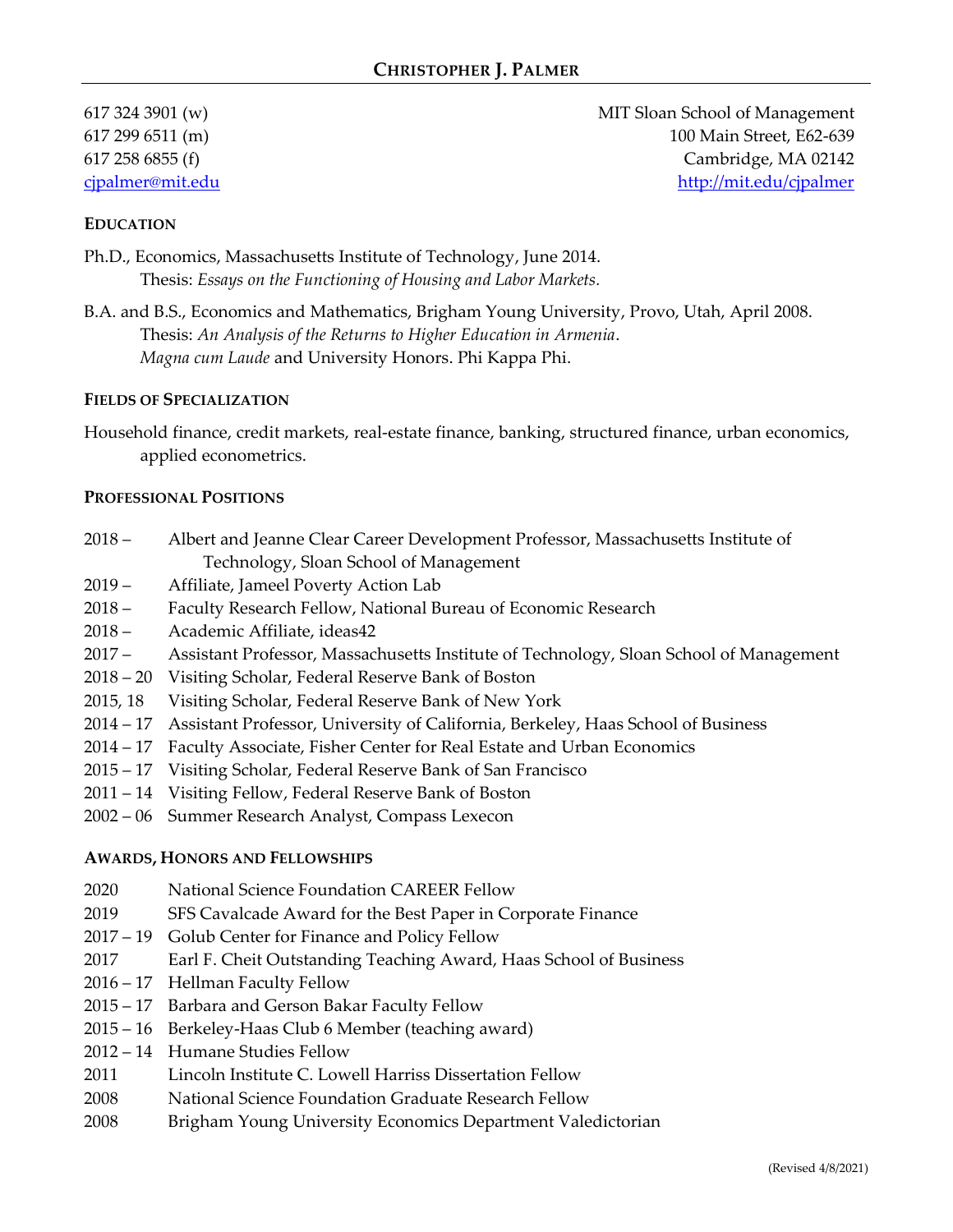2007 Brigham Young University Economics Department Outstanding Teaching Assistant Award

### **PUBLICATIONS**

- "Testing the Effectiveness of Consumer Financial Disclosure: Experimental Evidence from Savings Accounts." *Journal of Financial Economics*, Forthcoming (with Paul Adams, Stefan Hunt, and Redis Zaliauskas). NBER Working Paper No. 25718.
- "Errors in the Dependent Variable of Conditional Quantile Models." *Econometrica*, March 2021, 89(2), 849-873 (with Jerry Hausman, Haoyang Liu, and Ye Luo).
- "The Capitalization of Consumer Financing into Durable Goods Prices." *Journal of Finance*, February 2021, 76(1), 169-210 (with Bronson Argyle, Ryan Pratt, and Taylor Nadauld). Winner of 2019 SFS Cavalcade Award for the Best Paper in Corporate Finance.
- "Monthly Payment Targeting and the Demand for Maturity." *Review of Financial Studies*, November 2020, 33(11), 5416–5462 (with Bronson Argyle and Taylor Nadauld).
- "How Quantitative Easing Works: Evidence on the Refinancing Channel." *Review of Economic Studies*, May 2020, 87(3), 1498-1528 (with Marco Di Maggio and Amir Kermani).
- "Ending Rent Control Reduced Crime in Cambridge." *AEA Papers & Proceedings*, 2019, 109, 381-384 (with David Autor and Parag Pathak).
- "Finite Sample Bias Corrected IV Estimation for Weak and Many Instruments." *Advances in Econometrics*, 2016, 34, 245-273 (with Matthew Harding and Jerry Hausman).
- "IV Quantile Regression for Group-Level Treatments, with an Application to the Distributional Effects of Trade." *Econometrica*, March 2016, 84(2), 809-833 (with Denis Chetverikov and Brad Larsen).
- "Housing Market Spillovers: Evidence from the End of Rent Control in Cambridge, Massachusetts." *Journal of Political Economy*, June 2014, 122(3), 661-717 (with David Autor and Parag Pathak).
- "Heteroskedasticity-Robust Inference in Finite Samples." *Economics Letters*, August 2012, 116(2), 232- 235 (with Jerry Hausman).

### **WORKING PAPERS**

- "Creating Moves to Opportunity: Experimental Evidence on Barriers to Neighborhood Choice." Revise and Resubmit, *American Economic Review*, August 2019 (with Peter Bergman, Raj Chetty, Stefanie DeLuca, Nathaniel Hendren, and Larry Katz). NBER Working Paper No. 26164.
- "Personal Bankruptcy and the Accumulation of Shadow Debt." October 2020 (with Bronson Argyle, Benjamin Iverson, and Taylor Nadauld).
- "Are Stated Expectations Actual Beliefs? New Evidence for the Beliefs Channel of Investment Demand." October 2020 (with Haoyang Liu).
- "Real Effects of Search Frictions in Consumer Credit Markets." December 2019 (with Bronson Argyle and Taylor Nadauld). NBER Working Paper No. 26645, MIT Sloan Research Paper No. 5242-17.
- "Gentrification and the Amenity Value of Reductions in Crime: Evidence from Rent Deregulation" September 2017 (with David Autor and Parag Pathak). NBER Working Paper No. 23914.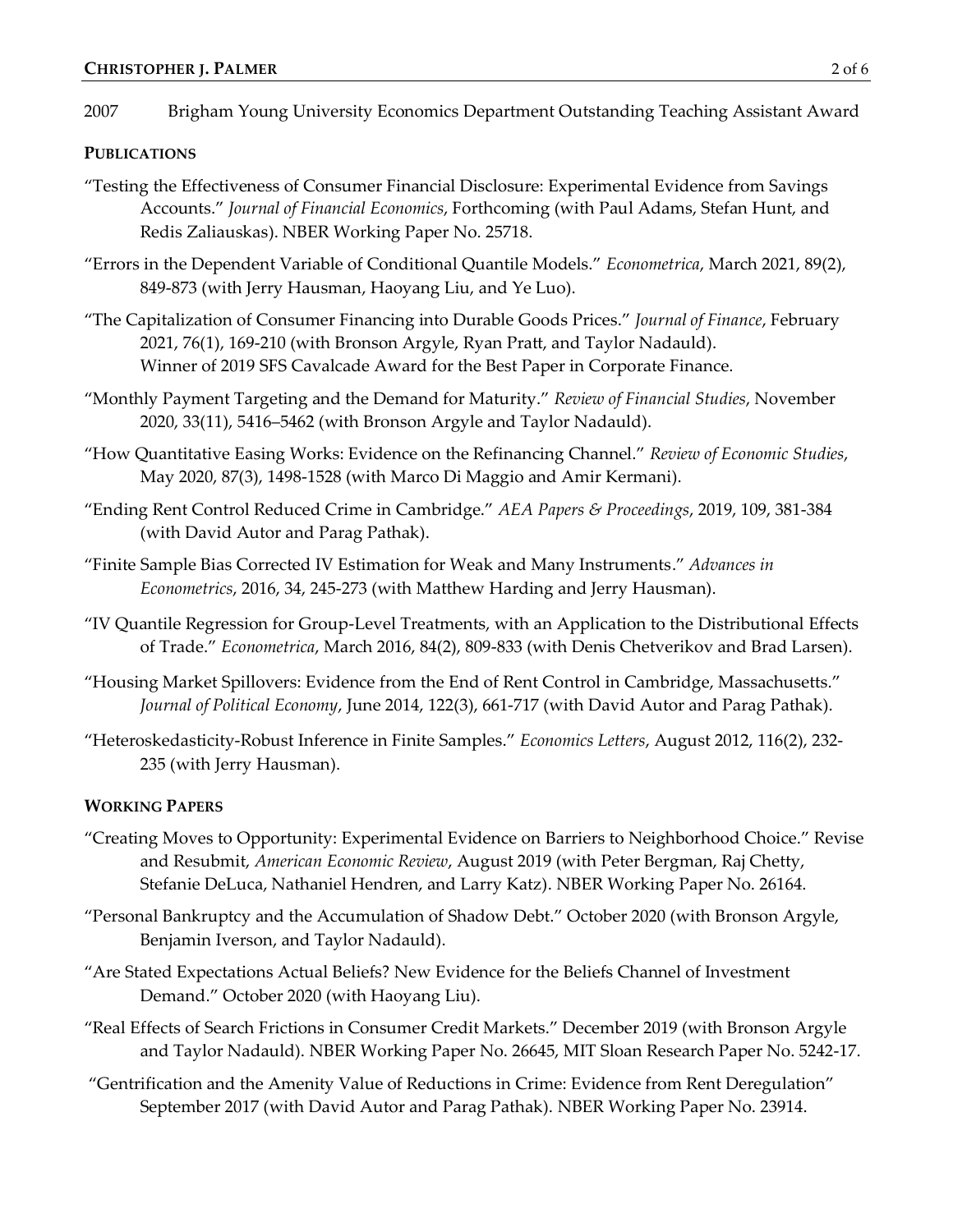"Why Did So Many Subprime Borrowers Default During the Crisis: Loose Credit or Plummeting Prices?" September 2015.

# **DOCTORAL THESES SUPERVISED**

Sheisha Kulkarni, University of California, Berkeley, 2019 (initial placement: University of Virginia) Carlos Avenancio-León, University of California, Berkeley, 2018 (initial placement: Indiana University) Waldo Ojeda, University of California, Berkeley, 2018 (initial placement: Baruch College) Haoyang Liu, University of California, Berkeley, 2017 (initial placement: Florida State University) Calvin Zhang, University of California, Berkeley, 2017 (initial placement: Philadelphia Federal Reserve)

# **GRADUATE TEACHING**

Corporate Finance (MIT MBA 15.402) Financing for Turbulence, Innovation, and Growth (MIT EMBA 15.S59) Current Topics in Finance (MIT PhD 15.474) Real Estate Finance (Berkeley MBA 283) Asset-backed Securitization (Berkeley MFE 230M) Doctoral Seminar (Topics Course) in Real Estate Research (Berkeley PhD 289A) Urban & Regional Economics (TA for MIT 14.573)

# **UNDERGRADUATE TEACHING**

Microeconomic Theory and Public Policy (TA for MIT 14.03) Research & Communication in Economics (TA for MIT 14.33) Advanced Econometrics (TA for MIT 14.36, BYU Econ 588) Intro to Econometrics (TA for BYU Econ 388) Price Theory II (TA for BYU Econ 382) Economics Principles & Problems (TA for BYU Econ 110)

# **CONFERENCE PRESENTATIONS AND INVITED TALKS**

- 2021 University of Chicago Booth School of Business (Finance) American Finance Association (Household Expectations in Real Estate Markets)
- 2020 Federal Reserve Bank of Boston MIT Center for Real Estate ITAM (Finance) University of Rochester (Finance) Urban Economics Association (Neighborhood Choice Models) Dartmouth College (Economics and Finance) Stanford Institute for Theoretical Economics (Financial Regulation) NBER Summer Institute (Real Estate) NBER Children Program
- 2019 Luxembourg School of Finance University of British Columbia Sauder School of Business Baruch College (Real Estate) University of Chicago Booth School of Business (Accounting)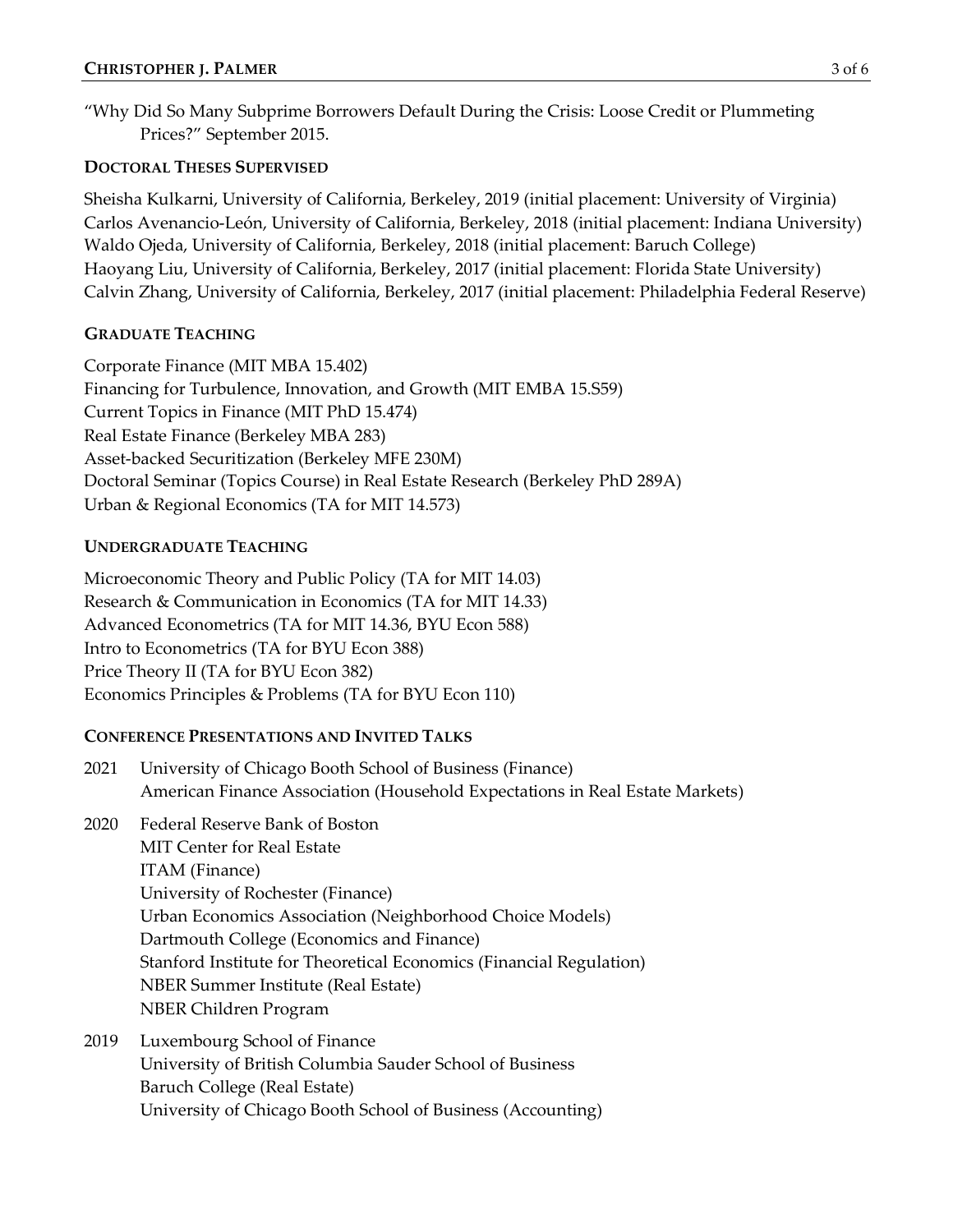Opportunity & Inclusive Growth Institute Conference Stanford Institute for Theoretical Economics (Financial Regulation) NBER Summer Institute (Risks of Financial Institutions) Philadelphia Federal Reserve Auto Lending Conference Central Bank of Ireland Oxford University Saïd School of Business (Finance) Imperial College (Finance) Notre Dame Real Estate Workshop Washington University in St. Louis Olin Household Finance Conference University of Notre Dame (Finance) Wharton Real Estate Conference Harvard University (Behavioral) American Economic Association (Rent Control; Dysfunction in the Real Estate Market) 2018 Association for Public Policy Analysis & Management New York University Stern School of Business (Real Estate Finance) University of Texas, Austin (Finance) Princeton University (Finance) NBER Summer Institute (Law & Economics) Stanford Institute for Theoretical Economics (Financial Regulation) Federal Reserve Board of Governors Minnesota Corporate Finance Conference Bureau of Economic Analysis University of Pennsylvania Wharton School Finance 2017 Federal Reserve Bank of Chicago UNC Junior Finance Roundtable Greater Boston Urban and Real Estate Economics Seminar Federal Reserve Bank of Boston MIT Public Finance / Labor Seminar Stanford Institute for Theoretical Economics (Financial Regulation) NBER Summer Institute (Household Finance) Federal Reserve Bank of San Francisco Boulder Summer Conference on Consumer Financial Decision Making Duke Public and IO Seminar MIT Sloan School of Management Finance Group Consumer Financial Protection Bureau NYU Salomon Center Conference on Household Finance 2016 Consumer Financial Protection Bureau Research Conference Urban Economics Association Stanford Graduate School of Business Finance Group

University of California, Davis Economics Department Penn State Smeal College of Business Institute for Real Estate Studies

Russell Sage Foundation

Econometric Society Winter Meetings (Housing and Macroeconomics)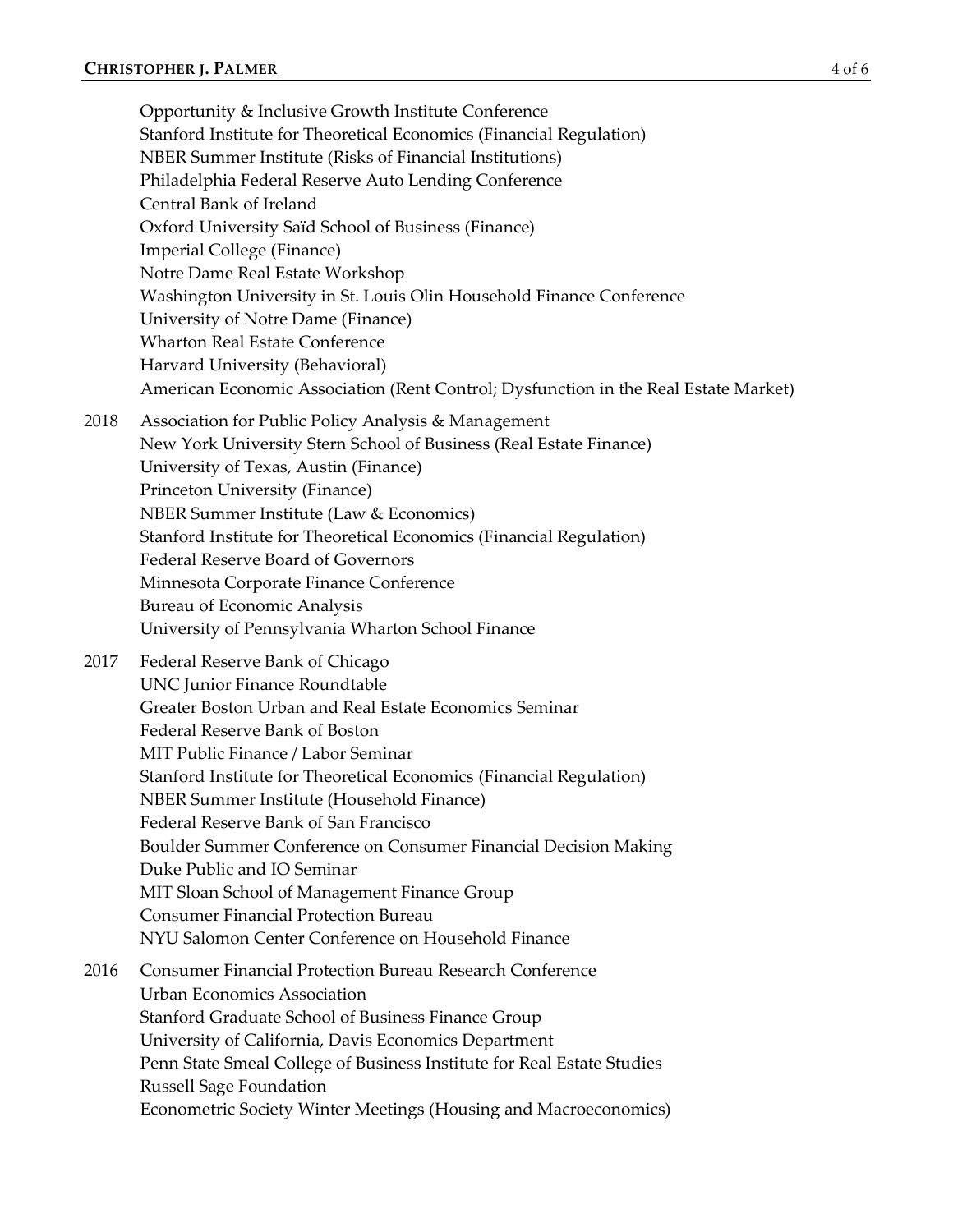### **CHRISTOPHER J. PALMER** 5 of 6

2015 New York University Stern School of Business (Real Estate Finance) Urban Economics Association (Local Labor Markets) Department of Housing and Urban Development University of Southern California Price School of Public Policy NBER Summer Institute (Real Estate) UBC Centre for Urban Economics and Real Estate Summer Symposium Federal Deposit Insurance Corporation Consumer Financial Protection Bureau National Economic Council London Business School Finance Department Federal Reserve Bank of San Francisco University of California, Berkeley Economics Department (Labor Seminar) American Economic Association (Credit and Balance Sheets During the Great Recession) 2014 Federal Reserve Bank of Philadelphia Urban Economics Association (Housing, Credit and Supply) Stanford Institute for Theoretical Economics (New Models of Financial Markets) NBER Summer Institute (Crime) NBER Summer Institute (Real Estate) Federal Reserve Board of Governors Federal Reserve Bank of New York University of California, Berkeley Haas School of Business Real Estate Group University of Pennsylvania Wharton School Real Estate Group Yale School of Management Economics Group University College London Department of Economics London School of Economics Urban Geography Department London School of Economics Finance Department Northwestern University Kellogg School of Management Finance Department Harvard Business School Finance Unit Brigham Young University Marriott School of Management Finance Department Duke University Fuqua School of Business Finance Department

2013 Brigham Young University Economics Department Utah State University Huntsman School of Business Economics & Finance Department

# **PROFESSIONAL ACTIVITIES**

Referee for *AEJ: Applied Economics, AEJ: Economic Policy, AEJ: Macroeconomics, American Economic Review, AER: Insights, Economic Journal, Economics of Education Review, Economics of Transition, Empirical Economics, Journal of Applied Econometrics, Journal of Banking and Finance, Journal of Econometrics, Journal of Finance, Journal of the European Economics Association, Journal of Financial Economics, Journal of Financial Services Research, Journal of Housing Economics, Journal of Political Economy, Journal of Public Economics, Journal of Urban Economics,* J-PAL North America, *Management Science,* National Science Foundation, *Quarterly Journal of Economics, Review of Economics and Statistics, Review of Economic Studies, Review of Financial Studies*